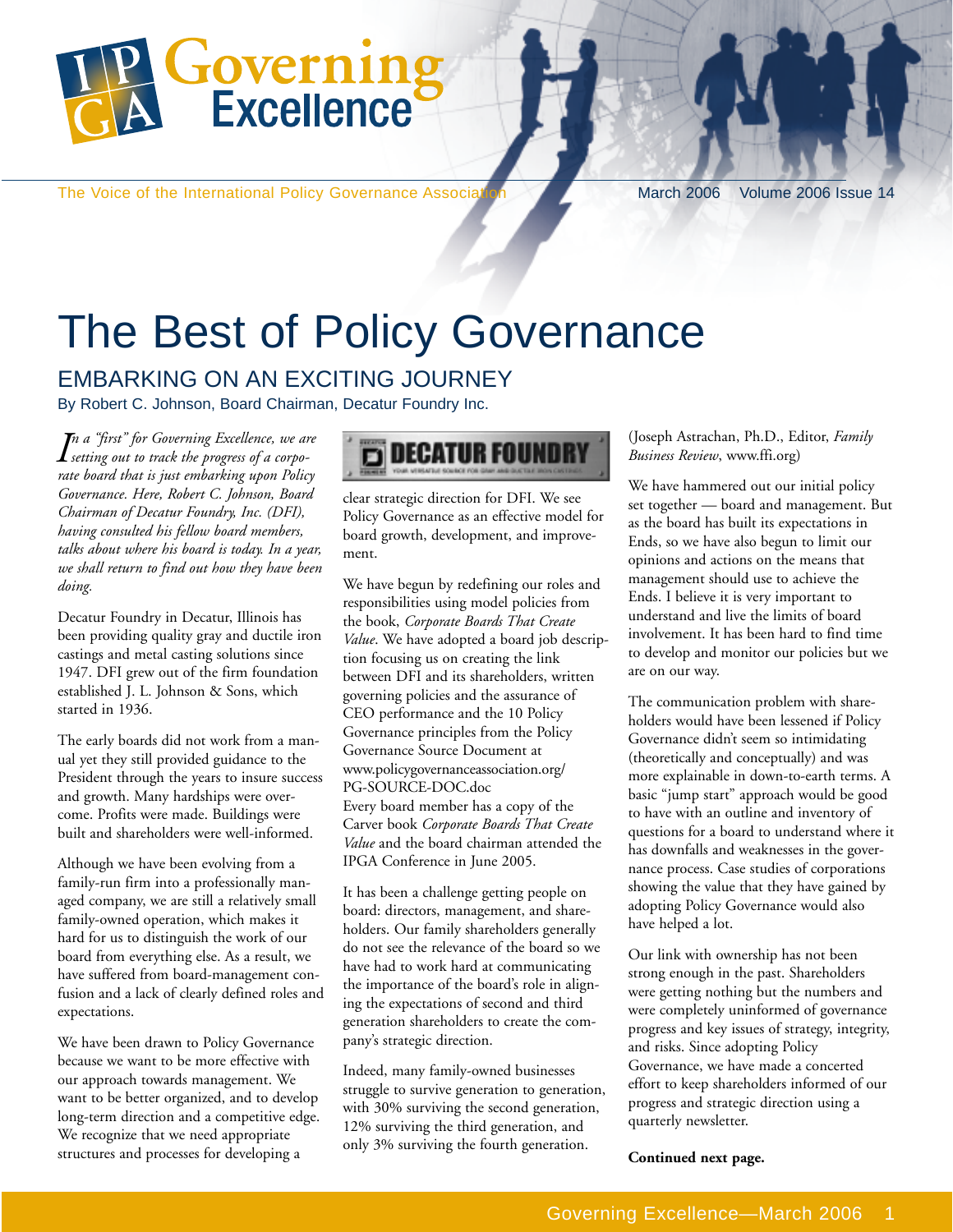The company also holds an annual shareholders' meeting in April to summarize the past year, discuss the independent audit, and give board and CEO reports including goals for the coming year. In the past, shareholders have been able to attend board meetings and this is an issue that the board needs a policy. There is a danger that shareholders' attendance could drag us back into management issues unless we are successful in convincing our owners of the importance and value of Policy Governance and its impact on DFI today and down the road.

At first there was some resistance from within the company — too much extra paperwork with no apparent results. Now we seem to have reluctant acceptance. The Ends need to cascade down the organization, and we are not sure about the level to which this has happened so far. We do know that our CEO now has a well-defined direction removing the previous vague ideas about the board's expectations.

I believe that increased expectations and accountability within Executive Limitations is the key to reducing corporate scandal. The board must assume the leadership responsibility in this area and be proactive in developing preventative policies and detecting problems through monitoring. Policy Governance creates a culture that focuses on the future and anticipates potential risks that can be analyzed in a proactive way as opposed to a reactionary way.

We are currently developing an ethics policy for our organization. In fact, we need to incorporate sound business ethics and integrity practices in all policies reflecting the commitment of everyone in the organization to be socially responsible in the work place and in our community.

To increase take-up of Policy Governance in the corporate sector, I think we will need successful examples of companies that have benefited from it with specific examples of improvement and progress. Consultants trained in a "board turnaround" approach could make an analysis of a corporate board and lead them through the basic changes to get them on track. The key is to be able to

quantify and measure the value the board brings to the corporation. It seems that the value Policy Governance brings to the corporation often falls between the lines of the financial statement. We need to develop measures of that value that shareholders will understand and support.

The top three benefits we are hoping for from our use of Policy Governance are:

**1.** Continuity of direction for the company regardless of future changes in directors and management.

**2.** Organization, focus, and prioritization of issues that create a strong strategic direction for DFI.

**3.** Effective governance practices that increase shareholder value.

We look forward to updating *Governance Excellence* readers a year from now and will return to Decatur Foundry in March 2007.

Meanwhile, you can find out more about the company at www.decaturfoundry.com

## The Board Connection SERVANT-LEADERSHIP CAN TRANSFORM SOCIETY

Jannice Moore, IPGA Chair, on behalf of the IPGA Board



Responsible Governance: Accountable Boards. It's the theme of our June conference. I wonder whether we realize how powerful that theme is?

The concept of servant-leadership (at its most basic level, the idea that one provides leadership in order to serve and be accountable, rather than in order to exercise power) is explicit in Policy Governance® principles. Robert Greenleaf wrote that "No one step will more quickly raise the quality of the total society than a radical reconstruction of trustee bodies so that they are predominantly manned by able dedicated servant-leaders." Raise the quality of total society! It's a rather large vision! To achieve it, servantleaders need a method, a system.

The IPGA board — and I hope you the reader — knows from experience that the operating system that most effectively enables boards to act in that servant-leadership role, and to be truly accountable, is

Policy Governance®. It follows that the operating system for boards with the greatest potential to raise the quality of total society is Policy Governance®.

This theme takes us back to the roots of IPGA — it is entirely consistent with the vision that led to the formation of IPGA. As still maintained in IPGA's Governance Process policies, this vision is "owneraccountable productive organizations" characterized by: governance that subscribes consistently to high standards of excellence as described in Policy Governance®, owners who value boards as democratic servantleaders that articulate values and provide accountability, societal systems that support good governance, and the efficient and effective achievement of intended organizational results. Raise the quality of total society indeed!

The IPGA board has identified our ownership as "everyone who is committed to the integrity of Policy Governance implementation." We are continuing to seek input from our owners on a range of issues. As a member of IPGA, you have been provided the opportunity to respond to a number of online questions. If you have not yet taken advantage of that opportunity, please do so by going to www.regonline.com/89165. If you are reading this newsletter but are not a member of IPGA, we welcome your input as well — our ownership is "everyone committed . . ." not just "members." The board itself has undertaken to personally contact a range of non-members who are either board members or CEOs of organizations currently using Policy Governance® to obtain their responses to the same questions.

At this point, we are continuing our examination of where research should fit in our priorities, and whether or not ethical consulting standards should be pursued. We need your input, and look forward to hearing from you.

We hope to see you in June in San Antonio.

You can contact Jan at jmoore@policygovernanceassociation.org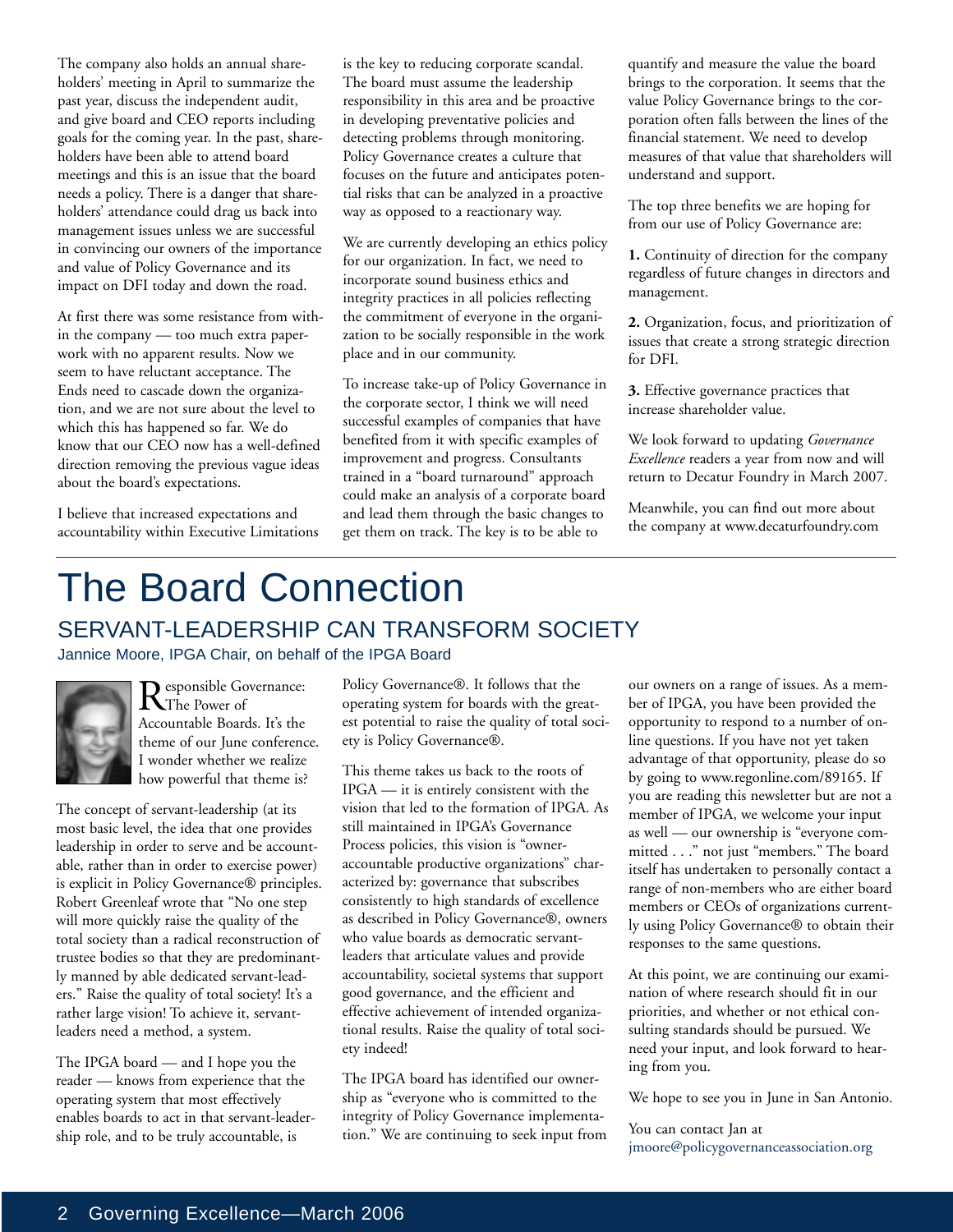## And Another Thing… BOARD MEMBERS' ROLE IS TO SERVE

Caroline Oliver, General Editor



 $\prod_{\text{recently about the way we} }$ use the word "role." We talk so much about "the role of the board" and "the role of board members" but, speaking for myself, and I suspect many

others, I am usually not investing the word "role" with any other meaning than "something one does." Yet, "role" has a much more precise meaning and it's perfect for board work. Let me explain.

The dictionary tells us that "role" derives from the old French word "rolle," literally the roll of paper on which an actor's part is written which has now come to mean a "part or character one takes." Here's the big thing – being on a board means playing a "role" – in other words, being on a board is not about "being ourselves." In fact, in Policy Governance terms, it is about "being the long-term best interests of the owners."

Are we up to "transcending ourselves" as in the title of John Carver's keynote address to the 2004 IPGA Conference in Chicago? Can we let our egos go sufficiently to find our self-expression in playing the role of ownerrepresentative with all our hearts and minds?

Telling prospective board members that their potential appointment is nothing to do with them as an individual but everything to do with their ability to play a part, may risk losing them, but it may be exactly what we need to do.

You can contact Caroline at coliver@policygovernanceassociation.org

#### Submissions Welcome

To submit an item for Governing Excellence, please contact Caroline Oliver, General Editor, at: coliver@policygovernanceassociation.org

### Hot Tip! THOUGHTFUL QUOTES TO ILLUMINATE PG

 $A$ couple of quotes that might help you<br>when talking about Policy Governance:

*"The distinction between direction and management is crucial. Direction is the task of the board and management is the task of the executives. Unless that division of duties is clearly drawn and clearly understood by everyone concerned, there will be confusion over where the power of decision lies and over who is accountable for decisions.*

*The line between direction and management within a company will change through time and will vary between companies; what matters is that, at any given time, there should be no doubt about where it lies. The most comprehensive and logical definition of the difference between direction and management is to be found in the works of Dr. John Carver."*

From *Corporate Governance and Chairmanship–A Personal View* by Sir Adrian Cadbury, OUP, 2002, p 36.

Sir Adrian Cadbury retired as Chairman of Cadbury Schweppes in 1989. He was

Director of the Bank of England 1970-1994 and Chairman of the UK Committee on the Financial Aspects of Corporate Governance which published its Report and Code of Best Practice ("Cadbury Report and Code") in December 1992.

*"Probably the single best manual for directorial functioning in an Anglo-American context is the work of John Carver…"*

From a review by Robert A. G. Monks of a chapter on 'The Real Challenges of Good Corporate Governance' by IPGA member Tan Lye Huat in *From Conformance to Performance, Best Corporate Practices for Asian Companies*, Editor Mak Yuen Teen, Singapore, McGraw Hill, July 2005.

Robert A. G. Monks is the world's most prominent shareholder activist. He is founder and Principal of LENS Inc., an investment fund which uses shareholder participation to turn around poorly performing companies. He has served on the board of a dozen publicly held companies, and was head of The Boston Trust.

### About IPGA

Launched in June 2001, the International Policy Governance Association (IPGA) is a not-for-profit corporation with 501-c(3) status committed to owner-accountable, effective governance.

### It pays to join IPGA

In addition to being part of a growing, thriving community dedicated to owner-accountable, effective governance, IPGA members receive the following benefits:

- Save 10% on IPGA's annual conference registration fees
- Full Members save 10% on seminars and courses offered by Carver Governance Design, Inc.
- Receive a 40% discount on a subscription to Board Leadership
- Save 10% on designated On Target Governance events
- Members have access to a "Members Only" section of the IPGA website at www.policygovernanceassociation.org

#### Welcome to IPGA!

New members since December 2005

- Michael Beck, HBC Contracting, Lansing, Michigan
- Babara Boyer, American Council of the Blind of Colorado, Denver, Colorado
- Jean Freeman, Jean Freeman and Associates, Fairfax, Virginia
- Beth Geisel, Manitoba Teachers Disability Benefits Plan, Dauphin, Manitoba
- Jonathon Graves, Jonathon Graves Management, Visalia, California
- Kathi Gudmandson, Red River College, Winnipeg, Manitoba
- Reg Jones, Confederation College, Thunder Bay, Ontario
- Margaret Keip, Unitarian Universalist Association, Grants Pass, Oregon
- Yvonne Vinkemulder, VISTA, Penney Farms, Florida
- $\blacksquare$ Steve Winninger, State Employees Credit Union, Lansing, Michigan

### Contact IPGA

We are always glad to hear from you: Susan Mogensen, CEO 1010 Bosque Crescent Cumberland, ON, Canada K4C 1C3 (613) 833-3644 or 1-877-847-4552 info@policygovernanceassociation.org Visit the IPGA website and join online at www.policygovernanceassociation.org